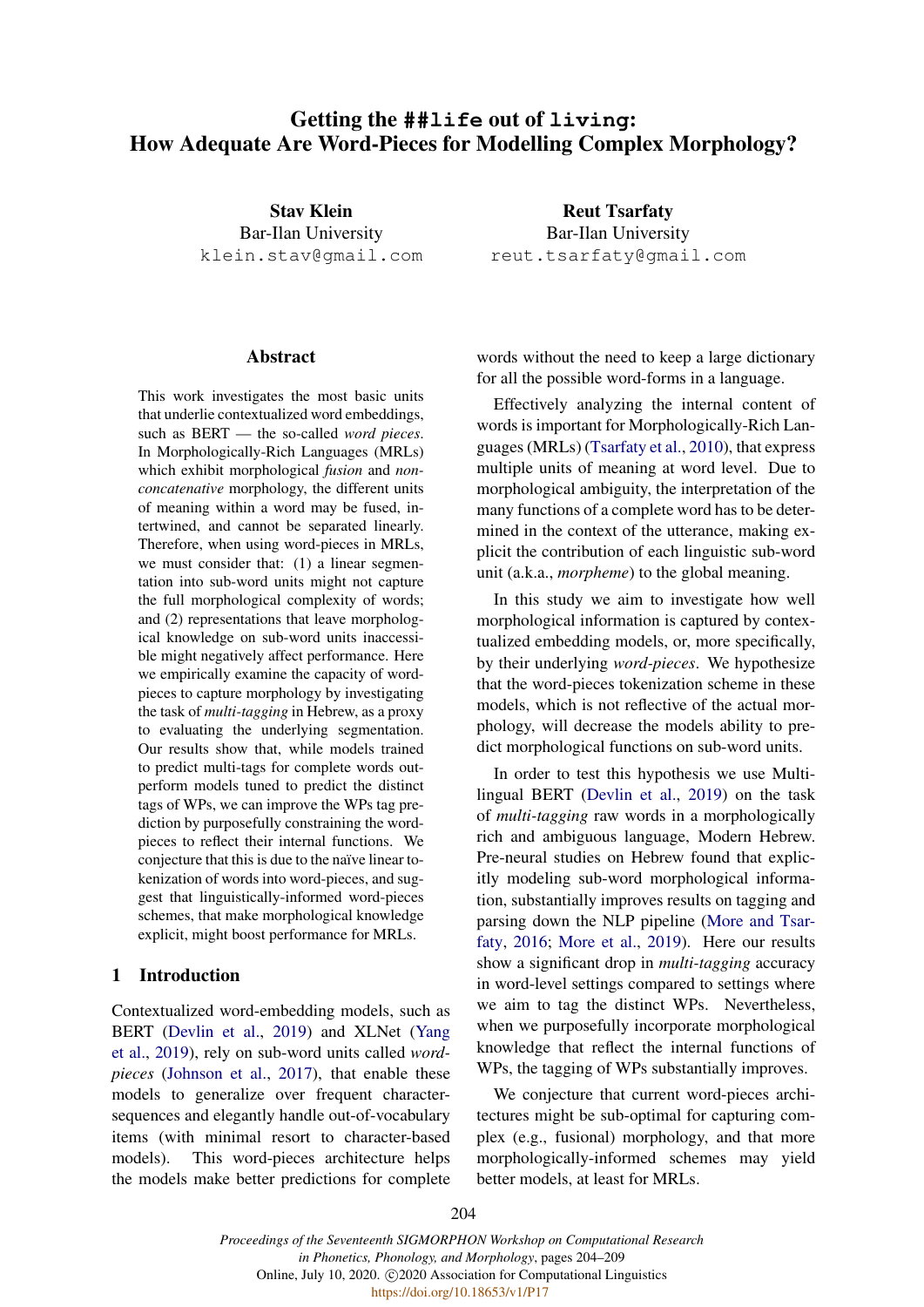## 2 The Data: All Analytic Languages are Alike, Each MRL Is Rich In Its Own Way

Morphologically-Rich languages (MRLs) [\(Tsar](#page-5-3)[faty et al.,](#page-5-3) [2010\)](#page-5-3) are languages that express syntactic relations by inflection or agglutination at word level. In NLP, MRLs often require segmentation into sub-word units called *morphemes* as part of the pre-processing in the NLP pipelines. The term morphological fusion, or simply *fusion*, refers to the degree to which morphemes are connected to a word host or stem [\(Bickel and Nichols,](#page-5-6) [2013\)](#page-5-6). There are three values for the degree of fusion: isolating (low), concatenative (mild) and non-concatenative (high). MRLs thus belong to the mild- and high-fusion language groups.

In concatenative MRLs like Turkish [\(Swift,](#page-5-7) [1963\)](#page-5-7) and Russian [\(Wade,](#page-5-8) [1992;](#page-5-8) [Shevelov,](#page-5-9) [1957\)](#page-5-9) morphemes are linearly connected to the stem, and so a concatenated word-form can easily be segmented back into its composing morphemes. Segmenting highly fusional MRLs (henceforth fMRL), like Hebrew [\(Berman and Bolozky,](#page-5-10) [1978\)](#page-5-10), is not as simple, since words can be affixed in such a way that makes the stem and/or affix undergo morpho-phonological changes resulting in ambiguous, syncretic word-forms. These changes cannot be restored without morphological disambiguation of the word in context of the whole sentence. Furthermore, word-forms may involve a combination of a root and a template which are intertwined via a non-concatenative process, and both contribute meaning to the word-form.

Let us consider two examples for high fusion morphological phenomena in Modern Hebrew. First, consider the word-form !Mבצל. It can either mean 'in their shadow' (בל-Preposition<sup>∧</sup> Noun∧!Mשלה-Possessive), 'their onion' (!בצל-Noun∧!Mשלה-Possessive)), 'in the photographer' (!ב-Preposition∧!ה-Definite∧!Mצל-Noun) or 'Betselem' (בצלם-Proper Noun, a known organization). The differences between the actual word-form !Mבצל and the segments representing the composing morphemes in the different analyses, illustrate how complex morphological processes in Hebrew dictate the final word form — that is, the final form is no longer re-constructable by (simply concatenating) the morphological segments. Among the different analyses, no interpretation is a-priori more likely than others. Only in context the correct analysis can be determined.

Next, let us consider the following two verbs: !שומר') /somer', keep.PRES.MASC.SG, 'keeps') and ישמור<sup></sup> ('ni-/smor', 1st.PL.FUT-keep.FUT, 'we will keep'). Here, although the affixes  $\mathbf{i}$ ,  $\mathbf{j}$  can be separated from the root letters !שמר, the analysis of the verb cannot be constructed by analyzing the mere character sequences, it must be understood from the unified form of the morphemes.

So, from the first example, we observe that morphological disambiguation is crucial, and that contextualized models may actually be good candidates for morphological disambiguation where the *external* context is crucial. But from the second example, we learn that the linear order and strict separation of words into word-pieces, as is done in current contextualized embeddings, may be too arbitrary and too strict, which may in turn undermine the performance of tasks down the NLP pipeline, particularly for fMRLs.

## 3 The Question: How Adequate are Word Pieces for Modeling Morphology

The Goal This paper aims to investigate whether word pieces capture sufficient morphological information about whole words. That is, we ask whether the information contained in such representations would allow to predict the multiple functions of an input, i.e. a space-delimited word-form. In particular, we empirically examine this capacity via the task of *multi-tag* assignment in Hebrew — where each *multi-tag* reflects the analyses of a single word-form bearing multiple POS tags — as illustrated in our Hebrew example in section 2. We conduct a series of experiments on multi POS-tag assignment to raw word forms in Hebrew texts, changing the granularity of the input and the output to reflect word-internal functions that are potentially captured by individual word-pieces.

The Task We define a *multitag* as a single label that consists of the multiple POS tags reflecting the categories of the (morphological) segments of a word-form. For example, we assign the wordform !בבית, which means 'in the house', the *multitag* IN<sup>∧</sup>DEF<sup>∧</sup>NN. In all of our experiments, the model receives as input a sentence that underwent a tokenization into word pieces by the built-in tokenizer of mBERT [\(Wolf et al.,](#page-5-11) [2019\)](#page-5-11). We then output a multitag for each word as whole. Our models vary in how much (and what kind of) information is predicted for each of the word-pieces.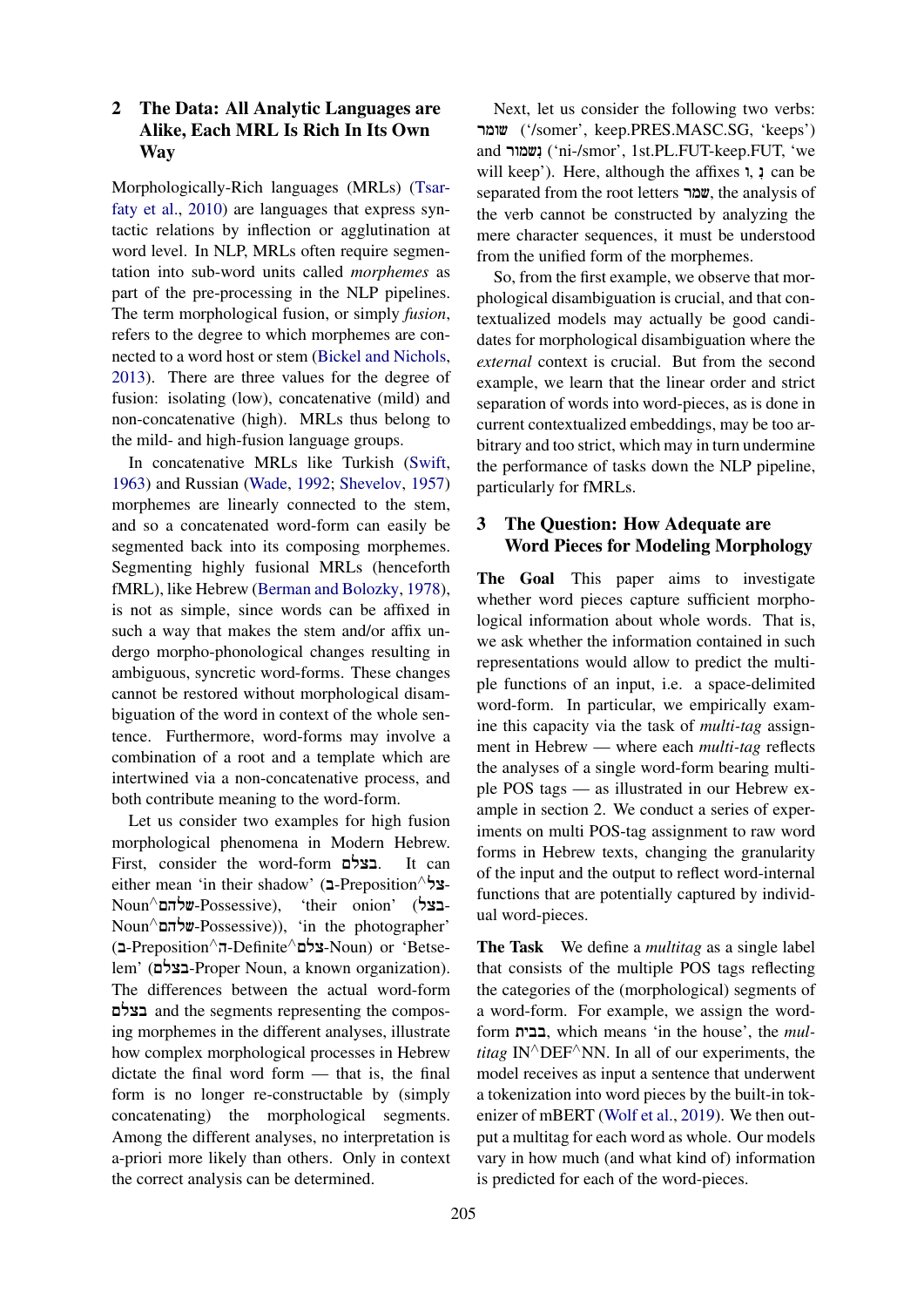Experimental Setup We use the Hebrew section of the SPMRLs treebank, which consists of 6500 sentences from the daily newspaper Ha'aretz [\(Sima'an et al.,](#page-5-12) [2001\)](#page-5-12). This corpus was manually annotated for POS tags at morpheme-level by trained experts, and it is the accepted benchmark for all morphological processing tasks in Hebrew. We fine-tune the models using the Pytorch implementation of transformers by [Wolf et al.](#page-5-11) [\(2019\)](#page-5-11). We use its standard BertTokenizer and BertForTokenClassification, with multilingual BERT (cased) as our model for fine-tuning.

We use the standard train set as input for finetuning, and evaluate and report results on the dev set. We report on two measures. The first is *Exact Match (EM)*, that is, the percentage of correct multitag assignments from all multitag assignments to word-forms in the evaluation set.

$$
EM = \frac{\text{\# correct multitags}}{\text{\# words}} \tag{1}
$$

The second is *Existence F1*: precision and recall on the existence of correct POS tags in a (possible incorrect) multitag assignment. We compute *Existence F1* based on the precision and recall that follow. For calculating the precision and recall the predicted multitag is split into its composing simple POS tags. Note that *F1* gives partial credit on correctly identified POS in the case of partial identification or wrong order, while *EM* doesn't.

$$
Precision = \frac{\text{# correctly predicted individual POS tags}}{\text{# individual POS tags in all multitag assignments}}
$$
 (2)



#### 3.1 Models

#### 3.1.1 Oracle

We begin with an Oracle scenario that emulates an English-like POS tagging scenario, where the input is a sequence of strings, in our case gold presegmented morphemes, and the output is a single POS tag per segment. For fine-tuning, we use presegmented words along with their corresponding POS tags, as it is gold-annotated in our training data. It should be noted that these segments undergo additional tokenization into *word pieces* by mBERT's tokenizer, based on its internal wordpieces lexicon, prior to fine-tuning.

For comparability with the other models, the evaluation is done on raw words i.e., we combine

<span id="page-2-0"></span>

|            |        | <b>Before Tokenization:</b> | After Tokenization: |                  |
|------------|--------|-----------------------------|---------------------|------------------|
| Nickname   | Word   | label                       | WP                  | label            |
| Oracle     |        | IN                          |                     | IN               |
|            | л      | DEF                         | π                   | DEF              |
|            | משטרה  | <b>NN</b>                   | מש                  | <b>NN</b>        |
|            |        |                             | ##מ                 | <b>NN</b>        |
|            |        |                             | $\#$ #1             | <b>NN</b>        |
| Word-Level | למשטרה | <b>IN-DEF-NN</b>            |                     | <b>IN-DEF-NN</b> |
|            |        |                             | משטרה##             | <b>IN-DEF-NN</b> |
| Word-Level | למשטרה | <b>NN</b>                   |                     | <b>NN</b>        |
| Host       |        |                             | משטרה##             | <b>NN</b>        |
| Word-Level | למשטרה | <b>IN-DEF</b>               |                     | <b>IN-DEF</b>    |
| Prefix     |        |                             | משמרה##             | <b>IN-DEF</b>    |
| Decomposed |        | IN                          |                     | IN               |
|            | π      | DEF                         | π                   | DEF              |
|            | משטרה  | <b>NN</b>                   | מש                  | <b>NN</b>        |
|            |        |                             | מר##                | <b>NN</b>        |
|            |        |                             | $\#$ #1             | <b>NN</b>        |
| Decomposed | למשטרה | <b>IN-DEF-NN</b>            |                     | <b>IN-DEF</b>    |
| Informed   |        |                             | משטרה##             | NN               |

Table 1: The Labeled Data we crafted for Fine-Tuning the Models. We illustrate it for the Hebrew form !למשטרה) to-the-police, IN-DEF-NN), before and after the tokenization to WPs by BERT. At inference, the Oracle is given pre-segmented words to tag. All other models are given complete word-forms as input.

the predicted simple tags into a multitag and compare it to the original multitag per word. This scenario is of course not *realistic*, in the sense that gold segmented data at morpheme level are slow and costly to deliver. However, this setting provides an empirical upper-bound for the performance of BERT on a simple POS tagging in Hebrew. We hypothesize that, had BERT's tokenization into word pieces been morphologically informed, the model's accuracy in word-level settings could rise up to the level of performance on this pre-segmented Oracle scenario.

#### 3.1.2 Word-Level Multi-tagging

Moving on to a *realistic* scenario, in our next task the input to the model is a sequence of raw word forms, and the output is a sequence of multi-tags, one multi-tag (i.e., multiple POS) per word. During fine-tuning, each word piece (WP) is assigned the multitag of the complete original word. Unlike the Oracle setting, where the input for fine-tuning reflected morphological phenomena, here no morphological knowledge is incorporated at all. During inference, the input is composed of raw words which undergo BERT's tokenization into wordpieces (WP), and each WP gets assigned one of the multi-tags encountered during fine-tuning.

The goal here is to examine the ability of the BERT-based representations to cope with a large space of complex labels (multi-tags) that re-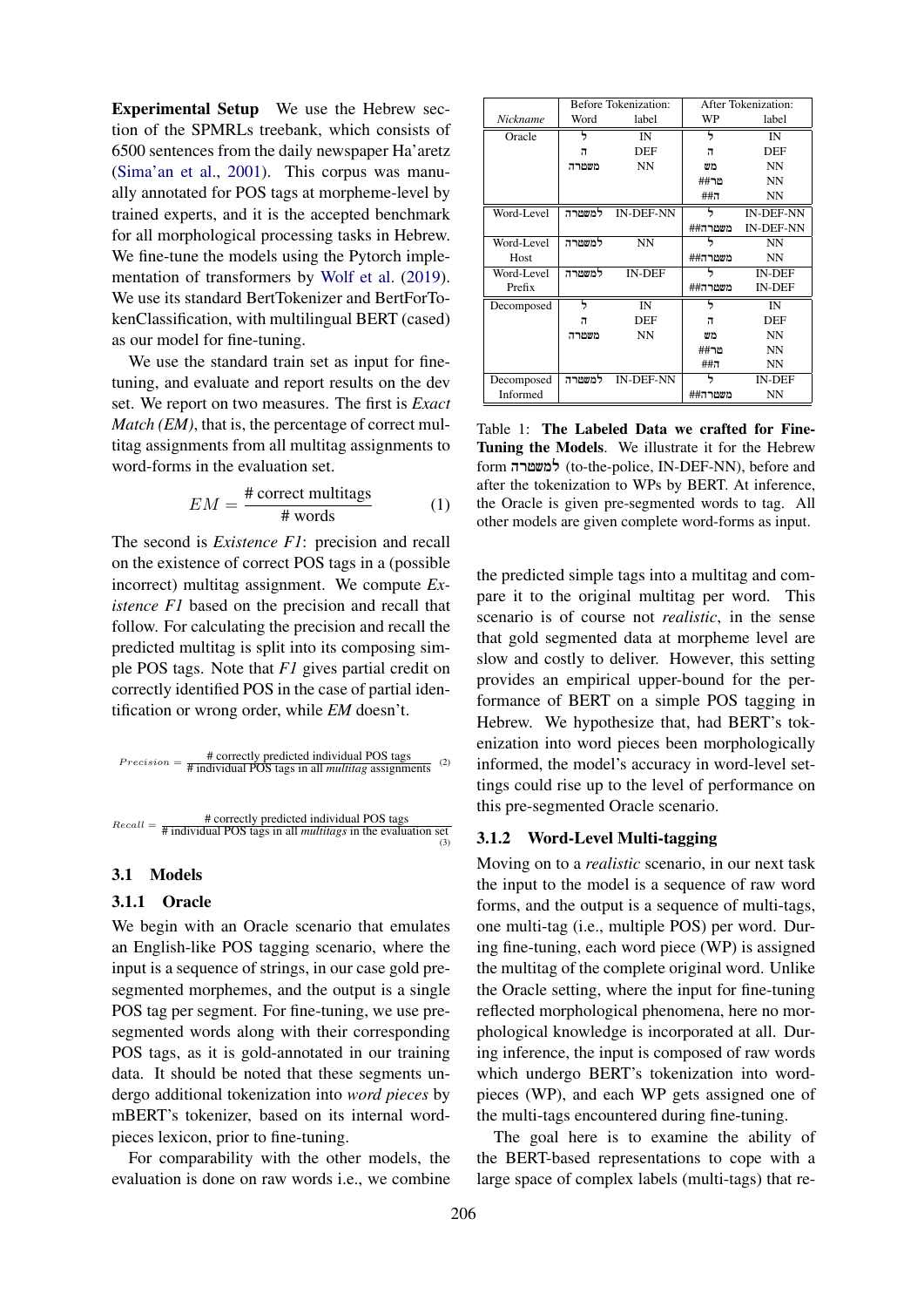<span id="page-3-1"></span>

| Model Nickname       | Oracle                 | Word-Level         | Word-Level Informed    | Decomposed                        | Decomposed Informed |
|----------------------|------------------------|--------------------|------------------------|-----------------------------------|---------------------|
| Model <i>Input</i>   | Gold-Morph. Segment    | Word               | Word                   | Word                              | Word                |
| Model Output         | Tag                    | Multi-tag          | Prefix Host} Multi-tag | WP-based Multi-tag                | WP-based Multi-tag  |
| <i>Fine-Tuned</i> on | <b>Tagged Segments</b> | Multi-tagged Words |                        | {Single Multi}-tagged Word-Pieces |                     |
| <b>Exact Match</b>   | 94.44                  | 92.45              | 92.05                  | 69.47                             | 86.66               |
| <b>Existence F1</b>  | 95.51                  | 94.09              | 94.22                  | 76.65                             | 88.71               |

Table 2: **Empirical Results.** We report EM and F1 on raw-words' multi-tags, for all models and training regimes.

sult from different morphological (and morphophonological) processes that construct words in an MRL. This setting has several drawbacks; first, it is unable to generalize to an *unseen* composition of tagged-pieces into a new multitag, and second, throughout the process, the internal *morphological* segmentation of the tokens remains inaccessible.

#### 3.1.3 Prefix/Host Multi-tagging

Retaining our *realistic* settings, where the input is composed of raw words, we split multi-tagging into two independent tasks. One predicts the multi-tag reflecting the prefix of that word, and the other predicts the multi-tag of its host (plus pronominal clitics).<sup>[1](#page-3-0)</sup> The input for fine-tuning, in both cases, presents raw words having undergone BERT's tokenization, and each WP is assigned the multi-tag of the Prefix (/Host) of that word.

For the prefix task, we implemented a function that looks for all known tags that represent prefixes in Hebrew, and truncated the complete multitag of the word to include only them. For instance, a word that is assigned the multi-tag IN∧DEF∧NN will now get assigned the multi-tag IN∧DEF. Words that don't contain a prefix get assigned the label '–'. Likewise for the host, words are assigned only the part of the multi-tag that doesn't contain prefix tags. For the above example, this would simply be NN. Fine-tuning is performed independently for each of the tasks. At inference time, the predictions for the prefix and host are combined into a single multi-tag, compared against the gold multi-tag for evaluation.

One technical advantage of this setting is that it substantially limits the label-space that needs to be learned per word. Also, unlike the previous scenario, the model is able to generate unseen multitags (to some extent) by creating previously unseen Prefix-Host compositions.

#### 3.1.4 Decomposed Multi-tagging

In this scenario we aim to assign to each WP a single tag that corresponds to the actual function of that WP.

For *fine-tuning*, we use the same data as in the Oracle scenario. That is, we use pre-segmented morphemes that undergo BERT's tokenization, paired with their corresponding tags, a single tag per WP. Now, at inference time, *whole* words undergo BERT's tokenization into word-pieces. Since the model was trained (fine-tuned) to predict a single tag per word-piece, the hope is that we could predict the single tag that reflects the function of this specific WP. We then combine all the (unique) predictions for all the WPs in the word to concatenate them to a single multi-tag.

This setting tests whether the tokenization algorithm outputs WPs that are reflective of the actual morphemes the model was fine-tuned on. If this is the case, predicting a single POS tag per WP would perform similarly to the Oracle setting. Howvere, since the internal decomposition of the words at inference time is determined solely by BERT's WPs, any diversion between the WP tokenization and the gold morphological decomposition is expected to negatively affect performance.

## 3.1.5 Morphologically-Informed Decomposed Multi-tagging

Here again the input for the task consists of raw words, tokenized by BERT into word-pieces. As output we now aim to assign each word-piece a multi-tag that reflects *exactly* its own content.

The input to fine-tuning thus has to be modified. We use raw words having undergone BERT's tokenization into WPs, and each WP is assigned a multitag label that reflects *the actual POS tag(s)* that this part of the word contains (an *informed* multi-tag). We obtain these *informed* multi-tags using a deterministic procedure that compares the WPs proposed by BERT to the gold morphological segmentation we have for the training data. During training, we can unambiguously detect which morphemes are relevant for the WP only, and the

<span id="page-3-0"></span><sup>&</sup>lt;sup>1</sup>Since Hebrew can stack prefixes before a host, the prefixes require a multi-tag. Similarly, hosts with pronominal clitics may also be assigned a multi-tag rather than one tag.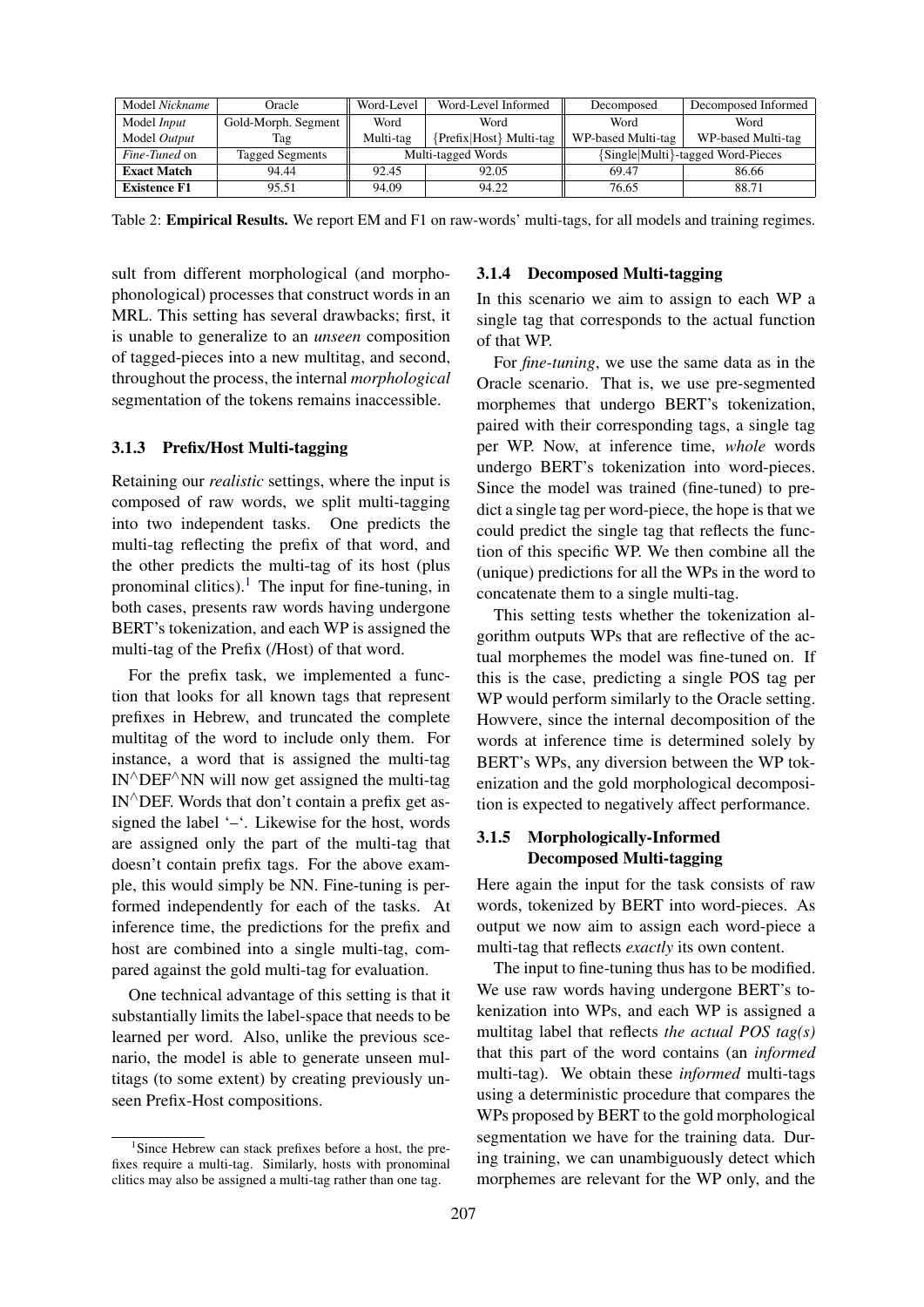WP gets assigned the multi-tag of the actual morphemes it contains. At inference time we provide BERT-tokenized words as input, and each WP gets assigned an *informed* multi-tag as observed during fine-tuning. For evaluation, we combine the prediction made on all WPs of a word to a single ordered multi-tag, and compare it to the gold multi-tag of that word. Interestingly, this setting can potentially generate previously unseen multitags, and it maximizes the extent to which we can access word-internal structure during fine-tuning.

#### 4 Results

The input, output and training regimes for our models are illustrated in Table [1.](#page-2-0) Table [2](#page-3-1) presents the results on multi-tagging for all of our models.

As expected, the Oracle scenario assigning single tags to gold segments outperformed all other models that aim to multi-tag complete words. For word-level multi-tagging, the word-level model performed at the same level as the Prefix/Host model — narrowing down the labels' space in this fashion does not seem to improve results or provide any further generalization capacity.

Purposefully fine-tuning our model to assign a single POS tag per WP (trained on our gold morphological data) did not help, in fact it dramatically hurts performance. This indicates that WPs in and of themselves do not coincide with the notion of morphemes. Curiously though, informing BERT's WPs as to *their own internal function* prior to fine-tuning significantly improves the results compared to the model trained to assign a POS-per-WP based on gold morphology.

This last result suggests that, while current WPs do not reflect morphological structure and lose morphological distinctions in their sub-word units, informing these word-units as to their own internal functions can provide a major performance boost. So far, we only incorporated such morphological information during *fine-tuning*. We conjecture that informing the WP algorithm earlier on, *prior* to pre-training, with a linguistically-informed decomposition into WPs, may greatly advance the performance of contextualized models for fMRLs.

## 5 Related Work

Although the term 'word pieces' was only coined in [2017,](#page-5-2) by [Johnson et al.](#page-5-2) [\(2017\)](#page-5-2), the idea that sub-word segmentation might be useful for downstream tasks was already well-known and studied,

especially in the field on Neural Machine Translation. In [2010](#page-5-13) [Luong et al.](#page-5-13) [\(2010\)](#page-5-13) explicitly showed that incorporating morphological knowledge in the translation process significantly improves translation. In [2017](#page-5-14) [Belinkov et al.](#page-5-14) [\(2017\)](#page-5-14) found that for learning morphology it is better to use character based representation rather than word-based ones. They also found that neural networks encode morphology in the lower layers of the network, which might explain why mere finetuning is insufficient to capture morphological complexity. Later, [Straka et al.](#page-5-15) [\(2019\)](#page-5-15) achieved SoTA on POS tagging on 54 languages, including Heberew, but was using BERT embeddings along with character level embeddings and Fasttext [\(Bojanowski et al.,](#page-5-16) [2017\)](#page-5-16) word embeddings on gold morphology, which strengthen our claim that word pieces by themselves don't capture morphology well. This was also supported by [Mielke](#page-5-17) [and Eisner](#page-5-17) [\(2019\)](#page-5-17), that explicitly mentioned the non-concatenativity of Hebrew and Arabic as the major drawback of sub word tokenization systems.

## 6 Conclusion

In this work we examined the adequacy of BERT's word-pieces as sub-word units for representing complex morphology. We chose to investigate *multi-tagging* in a high fusional language, as a proxy for assessing the underlying segmentation into distinct morphemes. We expected that if distinct word-pieces indeed reflect units of meaning, then tagging them would be as accurate as it is for languages that assign a single tag per word. Our results show that the current word pieces do not reflect actual morphology, resulting in decreased performance for tagging complex Hebrew words. Nonetheless, we found that imposing morphological knowledge during fine-tuning (an *Informed* setup) is indeed helpful, albeit a bit late. We conjecture that pre-training with a morphologicallyinformed word-pieces scheme that reflects a complex morphological reality, has the potential to improve multi-tagging, as well as other tasks down the pipeline, in Hebrew and other fMRLs.

#### Acknowledgements

We thank Yoav Goldberg, Noah Smith, Omer Levy and three reviewers for interesting discussions of an earlier draft. This research is funded by an ERC Grant #677352 and an ISF grant #1739/26, for which we are grateful.